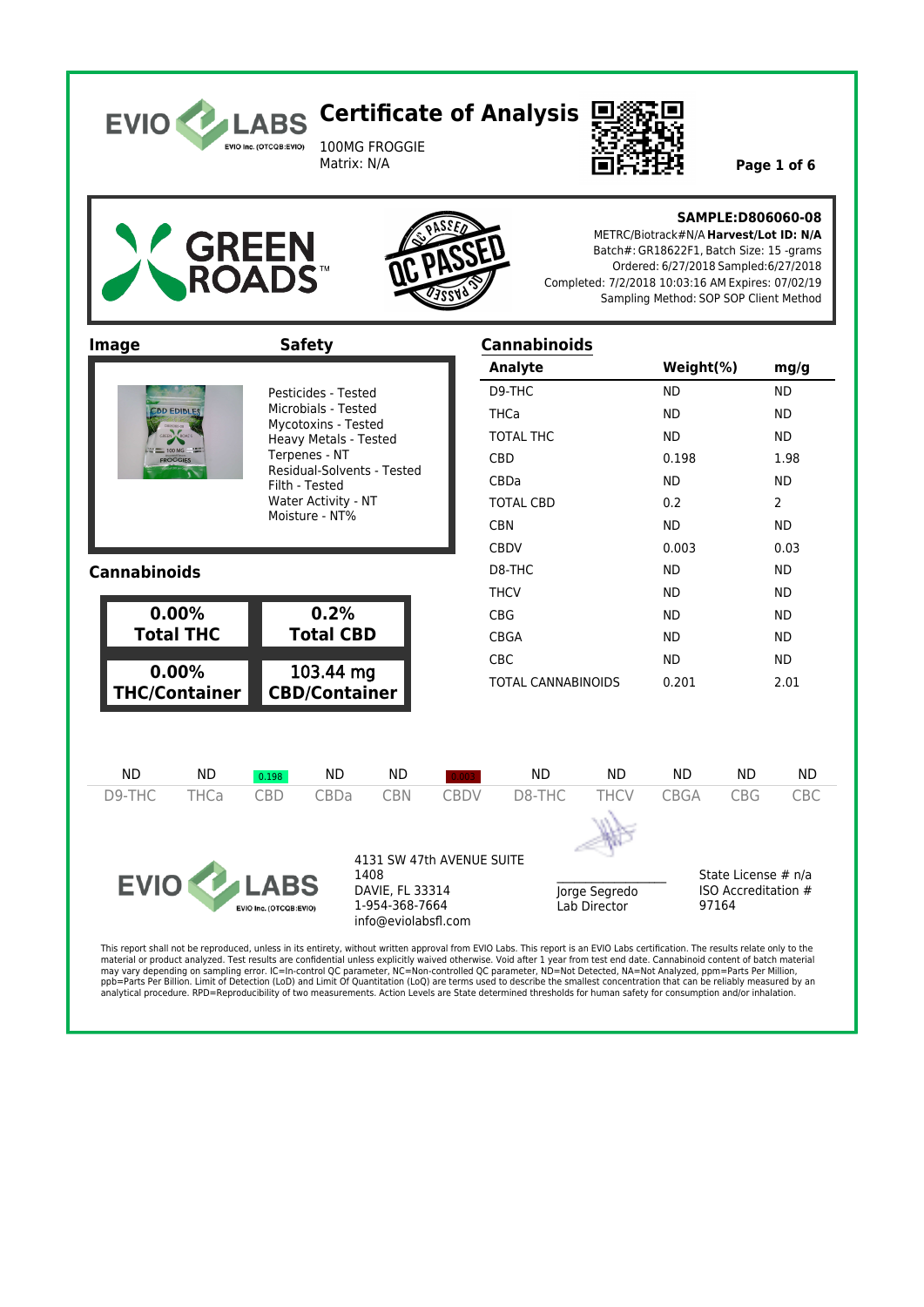

100MG FROGGIE<br>Matrix: N/A



Page 2 of 6





### **SAMPLE:D806060-08**

METRC/Biotrack#N/A **Harvest/Lot ID: N/A** Batch#: GR18622F1, Batch Size: 15 -grams Ordered: 6/27/2018 Sampled:6/27/2018 Completed: 7/2/2018 10:03:16 AM Expires: 07/02/19 Sampling Method: SOP SOP Client Method

| <b>Pesticides</b>   | <b>LOQ</b> | <b>Action Level</b> | Result    | <b>Units</b> | <b>Type</b>                                           |  |
|---------------------|------------|---------------------|-----------|--------------|-------------------------------------------------------|--|
| Abamectin           | 0.01       | 0.1                 | <b>ND</b> | ppm          | Insecticide                                           |  |
| Acephate            | 0.01       | 0.1                 | <b>ND</b> | ppm          | Insecticide                                           |  |
| Acequinocy          | 0.01       | 0.1                 | <b>ND</b> | ppm          | Acaricide                                             |  |
| Acetamprid          | 0.01       | 0.1                 | <b>ND</b> | ppm          | Insecticide                                           |  |
| Aldicarb            | 0.01       | 0.01                | <b>ND</b> | ppm          | Insecticide, Nematicide                               |  |
| Azoxystrobin        | 0.01       | 0.1                 | <b>ND</b> | ppm          | Fungicide                                             |  |
| Bifenazate          | 0.01       | 0.1                 | <b>ND</b> | ppm          | Insecticide                                           |  |
| Bifenthrin          | 0.01       | 3                   | <b>ND</b> | ppm          | Acaricide. Insecticide                                |  |
| Boscalid            | 0.01       | 0.1                 | <b>ND</b> | ppm          | Fungicide                                             |  |
| Carbaryl            | 0.01       | 0.5                 | <b>ND</b> | ppm          | Insecticide                                           |  |
| Carbofuran          | 0.01       | 0.01                | <b>ND</b> | ppm          | Insecticide, Nematicide                               |  |
| Chlorantraniliprole | 0.01       | 0.01                | <b>ND</b> | ppm          | Insecticide                                           |  |
| Chlorfenapyr        | 0.01       | 0.01                | <b>ND</b> | ppm          | Pyrrole Insecticide, Acaricide,<br>Miticide           |  |
| Chlorpyrifos        | 0.01       | 0.2                 | <b>ND</b> | ppm          | Organophosphate Insecticide                           |  |
| Clofentezine        | 0.01       | 0.1                 | <b>ND</b> | ppm          | <b>Tetrazine Acaricide</b>                            |  |
| Cyfluthrin          | 0.01       | 2                   | <b>ND</b> | ppm          | Pyrethroid Insecticide                                |  |
| Cypermethrin        | 0.01       | $\mathbf{1}$        | <b>ND</b> | ppm          | Pyrethroid Insecticide, Veterinary<br>substance       |  |
| Daminozide          | 0.01       | 0.01                | <b>ND</b> | ppm          | Plant growth regulator                                |  |
| DDVP (Dichloryos)   | 0.01       | 0.01                | <b>ND</b> | ppm          | Organophosphate Insecticide,<br>Acaricide, Metabolite |  |
| Diazinon            | 0.01       | 0.2                 | <b>ND</b> | ppm          | Organophosphate Insecticide,<br>Acaricide, Repellent  |  |
| Dimethoate          | 0.01       | 0.01                | <b>ND</b> | ppm          | Organophosphate Insecticide,<br>Acaricide, Metabolite |  |
| Ethoprophos         | 0.01       | 0.01                | <b>ND</b> | ppm          | Insecticide, Nematicide                               |  |
| Etofenprox          | 0.01       | 0.01                | <b>ND</b> | ppm          | Pyrethroid Insecticide                                |  |
| Etoxazole           | 0.01       | 0.1                 | <b>ND</b> | ppm          | Diphenyl oxazoline Acaricide                          |  |
| Fenoxycarb          | 0.01       | 0.01                | <b>ND</b> | ppm          | Carbamate Insecticide                                 |  |
| Fenpyroximate       | 0.01       | 0.1                 | <b>ND</b> | ppm          | Pyrazolium Acaricide, Insecticide                     |  |
| Fipronil            | 0.01       | 0.01                | <b>ND</b> | ppm          | Phenylpyrazole Insecticide                            |  |
| Flonicamid          | 0.01       | 0.1                 | <b>ND</b> | ppm          | Pyridine Insecticide, Aphicide                        |  |
| Fludioxonil         | 0.01       | 0.1                 |           | ppm          | Phenylpyrrole Fungicide                               |  |
| Hexythiazox         | 0.01       | 0.1                 | <b>ND</b> | ppm          | Carboxamide Acaricide                                 |  |
| Imazalil            | 0.01       | 0.01                | <b>ND</b> | ppm          | Imidazole Fungicide                                   |  |
| Imidacloprid        | 0.01       | 5                   | <b>ND</b> | ppm          | Neonicotinoid Insecticide                             |  |
| Kresoxim-methyl     | 0.01       | 0.1                 | <b>ND</b> | ppm          | Strobilurin Fungicide, Bactericide                    |  |



#### 4131 SW 47th AVENUE SUITE 1408 DAVIE, FL 33314 1-954-368-7664 info@eviolabsfl.com

Jorge Segredo Lab Director

State License # n/a ISO Accreditation # 97164

This report shall not be reproduced, unless in its entirety, without written approval from EVIO Labs. This report is an EVIO Labs certification. The results relate only to the material or product analyzed. Test results are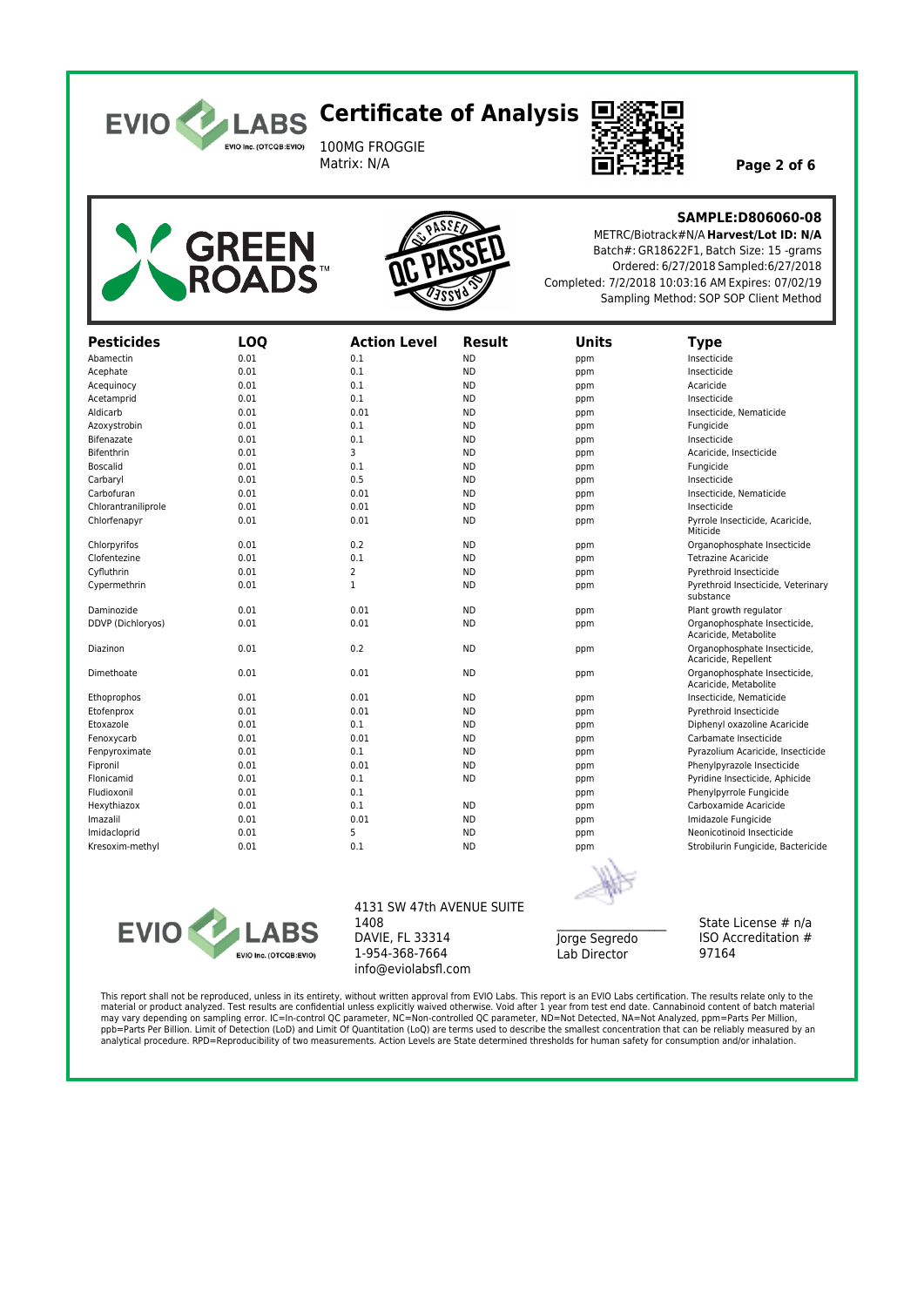

100MG FROGGIE<br>Matrix: N/A



Page 3 of 6





**SAMPLE:D806060-08**

METRC/Biotrack#N/A **Harvest/Lot ID: N/A** Batch#: GR18622F1, Batch Size: 15 -grams Ordered: 6/27/2018 Sampled:6/27/2018 Completed: 7/2/2018 10:03:16 AM Expires: 07/02/19 Sampling Method: SOP SOP Client Method

| <b>Pesticides</b>  | <b>LOQ</b> | <b>Action Level</b> | <b>Result</b> | <b>Units</b> | <b>Type</b>                                            |  |
|--------------------|------------|---------------------|---------------|--------------|--------------------------------------------------------|--|
| Imazalil           | <b>ND</b>  | ppm                 | <b>ND</b>     | ppm          | Imidazole Fungicide                                    |  |
| Imadacloprid       | 0.01       | 5                   | <b>ND</b>     | ppm          | Neonicotinoid Insecticide                              |  |
| Kresoxim-methyl    | <b>ND</b>  | ppm                 | <b>ND</b>     | ppm          | Strobilurin Fungicide, Bactericide                     |  |
| Malathion          | 0.01       | 0.5                 | <b>ND</b>     | ppm          | Organophosphate Insecticide,<br>Acaricide              |  |
| Metalaxyl          | <b>ND</b>  | ppm                 | <b>ND</b>     | ppm          | Phenylamide Fungicide                                  |  |
| Methiocarb         | 0.01       | 0.01                | <b>ND</b>     | ppm          | Carbamate Insecticide.<br>Molluscicide, Bird repellent |  |
| Methornyl          | 0.01       | 1                   | <b>ND</b>     | ppm          | Carbamate Insecticide, Acaricide,<br>Metabolite        |  |
| Methyl Parathion   | <b>ND</b>  | ppm                 | <b>ND</b>     | ppm          | Organophosphate Insecticide                            |  |
| Myclubtanil        | 0.01       | 0.1                 | <b>ND</b>     | ppm          | Triazole Fungicide                                     |  |
| Naled              | 0.01       | 0.1                 | <b>ND</b>     | ppm          | Organophosphate Insecticide,<br>Acaricide              |  |
| Oxamyl             | 0.01       | 0.5                 | <b>ND</b>     | ppm          | Carbamate Insecticide, Acaricide,<br>Nematicide        |  |
| pacolbutazrol      | 0.01       | 0.01                | <b>ND</b>     | ppm          | Triazole Plant growth regulator;<br>Fungicide          |  |
| permethrins        | 0.01       | 0.5                 | <b>ND</b>     | ppm          | Pyrethroid Insecticide                                 |  |
| phosmet            | 0.01       | 0.1                 | <b>ND</b>     | ppm          | Organophosphate Insecticide,<br>Acaricide              |  |
| piperonyl butoxide | 0.01       | 3                   | <b>ND</b>     | ppm          | Cyclic aromatic; Performance<br>enhancer, Synergist    |  |
| prallathein        | 0.01       | 0.1                 | <b>ND</b>     | ppm          | Synthetic pyrethroid Insecticide                       |  |
| Propconazala       | 0.01       | 0.1                 | <b>ND</b>     | ppm          | Triazole Fungicide                                     |  |
| Propoxour          | 0.01       | 0.2                 | <b>ND</b>     | ppm          | Carbamate Insecticide, Acaricide                       |  |
| Pyrethrins         | 0.01       | 0.5                 | <b>ND</b>     | ppm          | Insecticide                                            |  |
| Pyridaben          | 0.01       | 0.1                 | <b>ND</b>     | ppm          | Pyridazinone Insecticide, Acaricide                    |  |
| Spinsosad          | 0.01       | 0.1                 | <b>ND</b>     | ppm          | Insecticide                                            |  |
| Spiromesifen       | <b>ND</b>  | ppm                 | <b>ND</b>     | ppm          | Tetronic acid Insecticide                              |  |
| Spirtetramat       | 0.01       | 0.1                 | <b>ND</b>     | ppm          | Tetramic acid Insecticide                              |  |
| Spiroxamine        | 0.01       | 0.01                | <b>ND</b>     | ppm          | Morpholine Fungicide                                   |  |
| Tebuconazale       | 0.01       | 0.1                 | <b>ND</b>     | ppm          | Triazole Fungicide                                     |  |
| Thiacloprid        | 0.01       | 0.01                | <b>ND</b>     | ppm          | Neonicotinoid Insecticide,<br>Molluscicide             |  |
| Thiametasarn       | 0.01       | 5                   | <b>ND</b>     | ppm          | Neonicotinoid Insecticide                              |  |
| Trifloxystrobin    | 0.01       | 0.1                 | <b>ND</b>     | ppm          | Strobilurin Fungicide                                  |  |



4131 SW 47th AVENUE SUITE 1408 DAVIE, FL 33314 1-954-368-7664 info@eviolabsfl.com

 $\mathcal{L}=\mathcal{L}$ Jorge Segredo Lab Director

State License # n/a ISO Accreditation # 97164

This report shall not be reproduced, unless in its entirety, without written approval from EVIO Labs. This report is an EVIO Labs certification. The results relate only to the material or product analyzed. Test results are confidential unless explicitly waived otherwise. Void after 1 year from test end date. Cannabinoid content of batch material<br>may vary depending on sampling error. IC=In-contro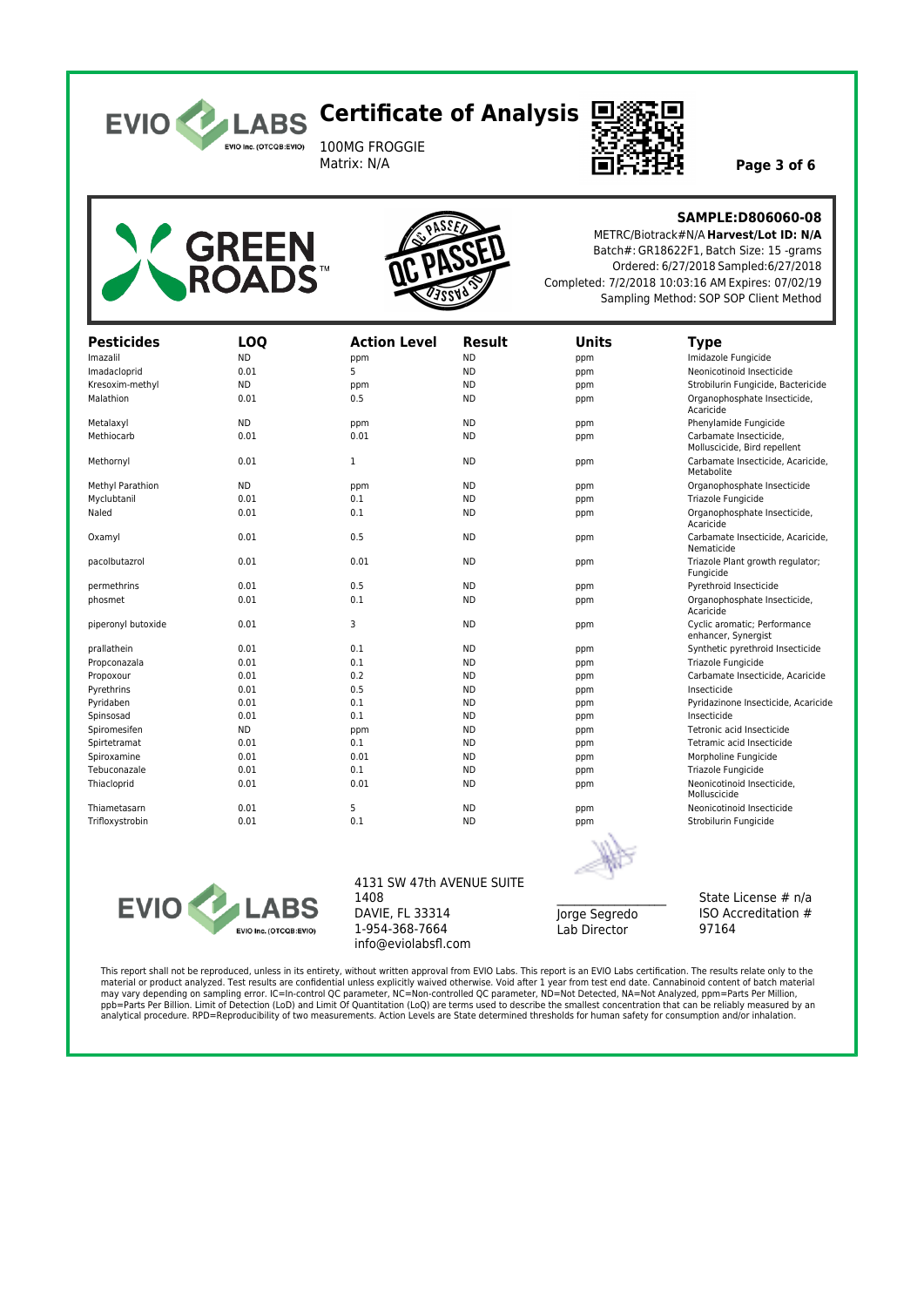

100MG FROGGIE<br>Matrix: N/A



Page 4 of 6





### **SAMPLE:D806060-08**

METRC/Biotrack#N/A **Harvest/Lot ID: N/A** Batch#: GR18622F1, Batch Size: 15 -grams Ordered: 6/27/2018 Sampled:6/27/2018 Completed: 7/2/2018 10:03:16 AM Expires: 07/02/19 Sampling Method: SOP SOP Client Method

| <b>Residual solvent</b>                      | <b>Action Level(ppm)</b>  | Pass/Fail | <b>Results(ppm)</b> |  |
|----------------------------------------------|---------------------------|-----------|---------------------|--|
| 1,2-Dichloroethane                           | ppm                       | N/A       | <b>ND</b>           |  |
| 1,1-Dichloroethene                           | ppm                       | N/A       | <b>ND</b>           |  |
| 1,1,1-Trichloroethane                        | ppm                       | N/A       | <b>ND</b>           |  |
| Acetone                                      | 750                       | N/A       | <b>ND</b>           |  |
| Acetonitrile                                 | 60                        | N/A       | <b>ND</b>           |  |
| Benzene                                      | $\mathbf{1}$              | N/A       | <b>ND</b>           |  |
| <b>Butane</b>                                | ppm                       | N/A       | <b>ND</b>           |  |
| Carbon Tetrachloride                         | ppm                       | N/A       | <b>ND</b>           |  |
| Chlorobenzene                                | ppm                       | N/A       | <b>ND</b>           |  |
| Chloroform                                   | ppm                       | N/A       | <b>ND</b>           |  |
| Cyclohexane                                  | 3000                      | N/A       | <b>ND</b>           |  |
| Ethanol                                      | 1000                      | Pass      | 127.67              |  |
| Ethyl acetate                                | 400                       | N/A       | <b>ND</b>           |  |
| Ethyl ether                                  | 500                       | N/A       | <b>ND</b>           |  |
| Ethylene glycol                              | 620                       | N/A       | <b>ND</b>           |  |
| Ethylene oxide                               | 5                         | N/A       | <b>ND</b>           |  |
| Formamide                                    | ppm                       | N/A       | <b>ND</b>           |  |
| Heptane                                      | 500                       | N/A       | <b>ND</b>           |  |
| Hexane                                       | ppm                       | N/A       | <b>ND</b>           |  |
| Isopropyl alcohol                            | ppm                       | N/A       | <b>ND</b>           |  |
| Methanol                                     | 250                       | N/A       | <b>ND</b>           |  |
| Methylene chloride                           | ppm                       | N/A       | <b>ND</b>           |  |
| Naphtha                                      | ppm                       | N/A       | <b>ND</b>           |  |
| Pentane                                      | ppm                       | N/A       | <b>ND</b>           |  |
| Petroleum ether                              | ppm                       | N/A       | <b>ND</b>           |  |
| Propane                                      | 200                       | N/A       | <b>ND</b>           |  |
| Trichloroethylene                            | ppm                       | N/A       | <b>ND</b>           |  |
| Toluene                                      | 150                       | N/A       | <b>ND</b>           |  |
| Toluene Total xylenes (ortho-, meta-, para-) | 150                       | N/A       | <b>ND</b>           |  |
|                                              |                           |           |                     |  |
| <b>ALC</b>                                   | 4131 SW 47th AVENUE SUITE |           |                     |  |



#### 4131 SW 47th AVENUE SUITE 1408 DAVIE, FL 33314 1-954-368-7664 info@eviolabsfl.com

| Jorge Segredo |  |
|---------------|--|
| Lab Director  |  |

State License # n/a ISO Accreditation # 97164

This report shall not be reproduced, unless in its entirety, without written approval from EVIO Labs. This report is an EVIO Labs certification. The results relate only to the material or product analyzed. Test results are confidential unless explicitly waived otherwise. Void after 1 year from test end date. Cannabinoid content of batch material may vary depending on sampling error. IC=In-control QC parameter, NC=Non-controlled QC parameter, ND=Not Detected, NA=Not Analyzed, ppm=Parts Per Million,<br>ppb=Parts Per Billion. Limit of Detection (LoD) and Limit Of Quanti analytical procedure. RPD=Reproducibility of two measurements. Action Levels are State determined thresholds for human safety for consumption and/or inhalation.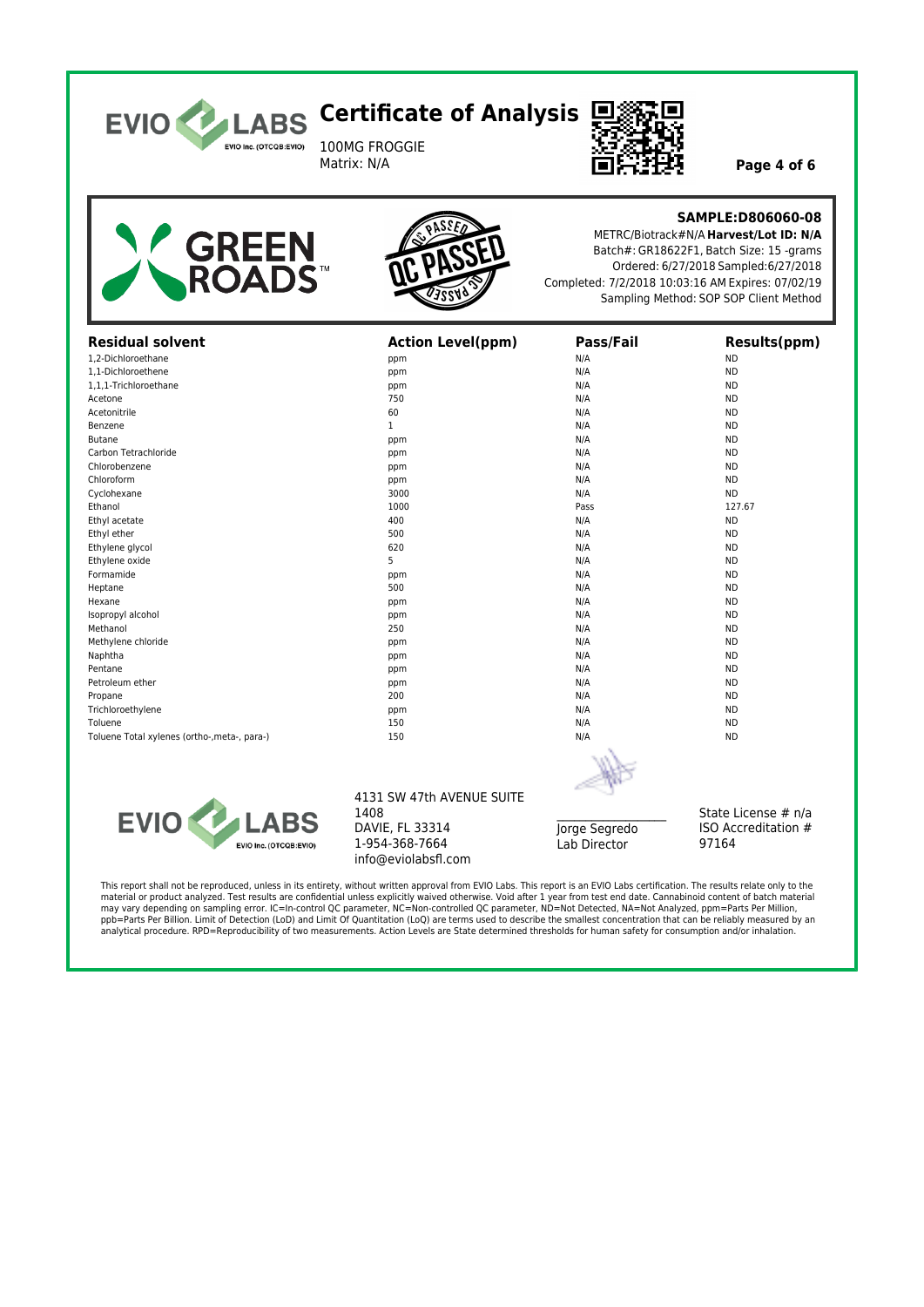

This report shall not be reproduced, unless in its entirety, without written approval from EVIO Labs. This report is an EVIO Labs certification. The results relate only to the material or product analyzed. Test results are confidential unless explicitly waived otherwise. Void after 1 year from test end date. Cannabinoid content of batch material<br>may vary depending on sampling error. IC=In-contr ppb=Parts Per Billion. Limit of Detection (LoD) and Limit Of Quantitation (LoQ) are terms used to describe the smallest concentration that can be reliably measured by an analytical procedure. RPD=Reproducibility of two measurements. Action Levels are State determined thresholds for human safety for consumption and/or inhalation.